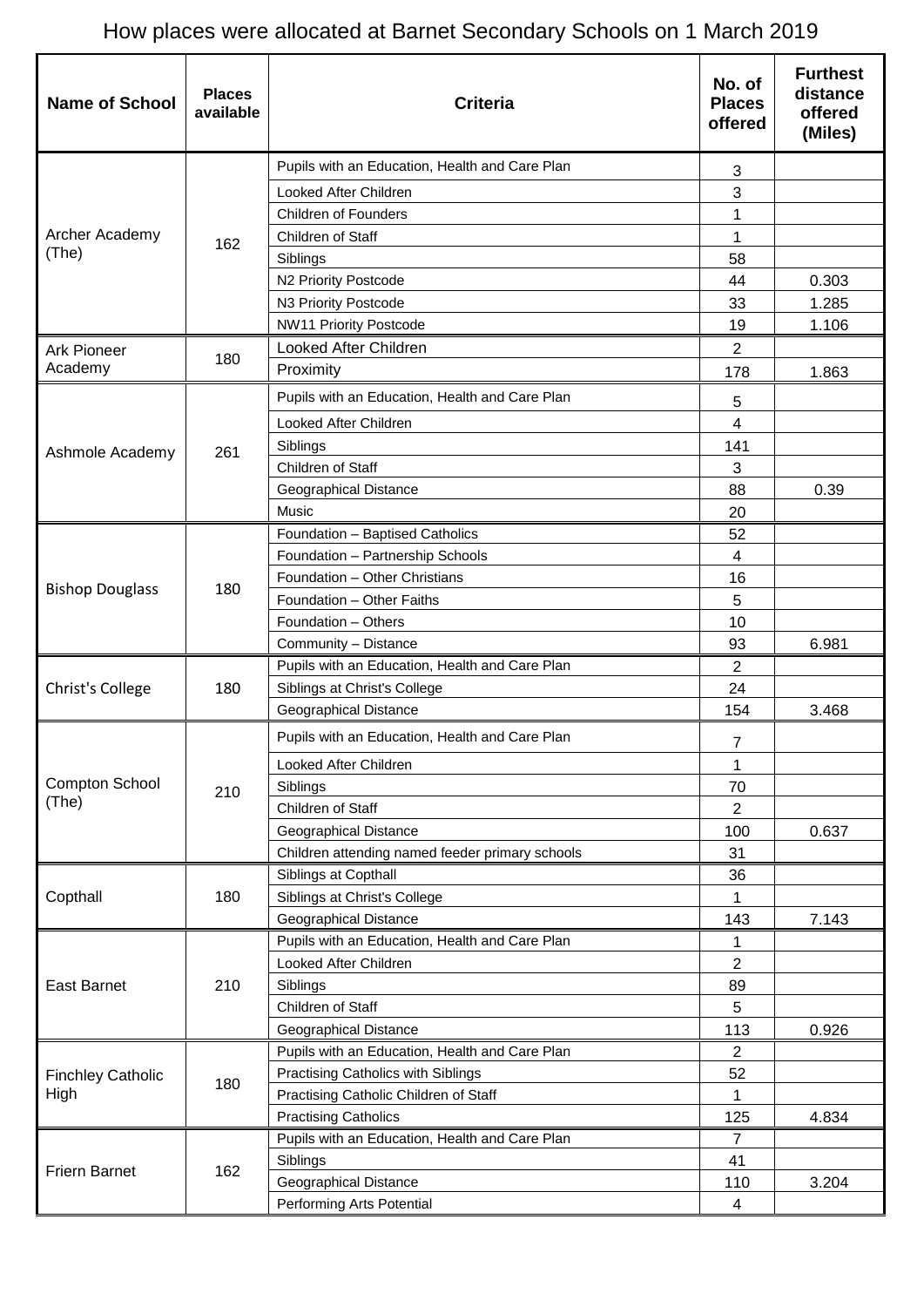| <b>Name of School</b>      | <b>Places</b><br>available | <b>Criteria</b>                                | No. of<br><b>Places</b><br>offered                                                                                                                                                    | <b>Furthest</b><br>distance<br>offered<br>(Miles) |
|----------------------------|----------------------------|------------------------------------------------|---------------------------------------------------------------------------------------------------------------------------------------------------------------------------------------|---------------------------------------------------|
|                            |                            | Orthodox Jewish Medical/Social Need            | 1<br>109<br>40<br>2<br>17<br>39<br>28<br>63<br>18<br>32<br>1<br>104<br>$\overline{7}$<br>95<br>18<br>4<br>56<br>1<br>69<br>66<br>54<br>20<br>1<br>26<br>33<br>13<br>$\sqrt{2}$<br>110 |                                                   |
| Hasmonean High             | 150                        | Orthodox Jewish With Siblings on Roll          |                                                                                                                                                                                       |                                                   |
|                            |                            | Orthodox Jewish Only or Eldest Child           |                                                                                                                                                                                       | 0.947                                             |
|                            |                            | Pupils with an Education, Health and Care Plan |                                                                                                                                                                                       |                                                   |
|                            |                            | Band A - Sibling                               |                                                                                                                                                                                       |                                                   |
|                            | 200                        | Band A - Distance                              |                                                                                                                                                                                       | 2.97                                              |
| Hendon School              |                            | Band B - Sibling                               |                                                                                                                                                                                       |                                                   |
|                            |                            | Band B - Distance                              |                                                                                                                                                                                       | 4.86                                              |
|                            |                            | Band C - Sibling                               |                                                                                                                                                                                       |                                                   |
|                            |                            | Band C - Distance                              |                                                                                                                                                                                       | 3.798                                             |
|                            |                            | No Band                                        |                                                                                                                                                                                       | 0.901                                             |
| Henrietta Barnett<br>(The) | 104                        | <b>Academic Ability</b>                        |                                                                                                                                                                                       |                                                   |
|                            |                            | Pupils with an Education, Health and Care Plan |                                                                                                                                                                                       |                                                   |
|                            |                            | Jewish - Siblings                              |                                                                                                                                                                                       |                                                   |
| <b>JCoSS</b>               | 210                        | 18 Distance Places (Jewish Children)           |                                                                                                                                                                                       | 1.979                                             |
|                            |                            | Children of Staff                              |                                                                                                                                                                                       |                                                   |
|                            |                            | Other Jewish Children (Random Allocation))     |                                                                                                                                                                                       |                                                   |
|                            |                            | Looked After Children                          |                                                                                                                                                                                       |                                                   |
|                            |                            | Siblings                                       |                                                                                                                                                                                       |                                                   |
| London Academy             | 210                        | Inside Catchment Area                          |                                                                                                                                                                                       |                                                   |
|                            |                            | <b>Outside Catchment Area</b>                  |                                                                                                                                                                                       | 9.363                                             |
|                            |                            | Children attending named feeder primary school |                                                                                                                                                                                       |                                                   |
|                            |                            | Pupils with an Education, Health and Care Plan |                                                                                                                                                                                       |                                                   |
| Menorah High               | 60                         | Jewish - Siblings                              |                                                                                                                                                                                       |                                                   |
|                            |                            | Other Jewish Girls (Random Allocation)         |                                                                                                                                                                                       |                                                   |
|                            |                            | Pupils with an Education, Health and Care Plan |                                                                                                                                                                                       |                                                   |
|                            |                            | Looked After Children                          |                                                                                                                                                                                       |                                                   |
|                            |                            | Geographical Distance                          |                                                                                                                                                                                       | 0.927                                             |
| Mill Hill High             | 243                        | Siblings                                       | 57                                                                                                                                                                                    |                                                   |
|                            |                            | Children of Staff                              | 1                                                                                                                                                                                     |                                                   |
|                            |                            | <b>Technological Aptitude</b>                  | 24                                                                                                                                                                                    |                                                   |
|                            |                            | <b>Musical Aptitude</b>                        | 24                                                                                                                                                                                    |                                                   |
|                            |                            | Dance Aptitude                                 | 12                                                                                                                                                                                    |                                                   |
| Queen Elizabeth's          | 192                        | Pupils with an Education, Health and Care Plan | $\mathbf{1}$                                                                                                                                                                          |                                                   |
| Boys'                      |                            | <b>Academic Ability</b>                        | 191                                                                                                                                                                                   |                                                   |
| Queen Elizabeth's          | 180                        | Siblings                                       | 42                                                                                                                                                                                    |                                                   |
| Girls'                     |                            | Children of Staff                              | 1                                                                                                                                                                                     |                                                   |
|                            |                            | Geographical Distance                          | 137                                                                                                                                                                                   | 1.992                                             |
|                            | 150                        | Sibling                                        | 39                                                                                                                                                                                    |                                                   |
| St Andrew the              |                            | <b>Practising Greek Orthodox</b>               | 47                                                                                                                                                                                    | 7.127                                             |
| Apostle                    |                            | <b>Practising Wider Faith</b>                  | 9                                                                                                                                                                                     |                                                   |
|                            |                            | Geographical Distance                          | 55                                                                                                                                                                                    | 1.18                                              |
| St James' Catholic<br>High | 210                        | Pupils with an Education, Health and Care Plan | 1                                                                                                                                                                                     |                                                   |
|                            |                            | Catholic - Siblings                            | 70                                                                                                                                                                                    |                                                   |
|                            |                            | Catholic - Distance                            | 118                                                                                                                                                                                   |                                                   |
|                            |                            | Eastern Orthodox Children                      | 18                                                                                                                                                                                    |                                                   |
|                            |                            | <b>Other Christian Denominations</b>           | 11                                                                                                                                                                                    |                                                   |
|                            |                            | Any Other Applicants                           | 22                                                                                                                                                                                    | 1.477                                             |